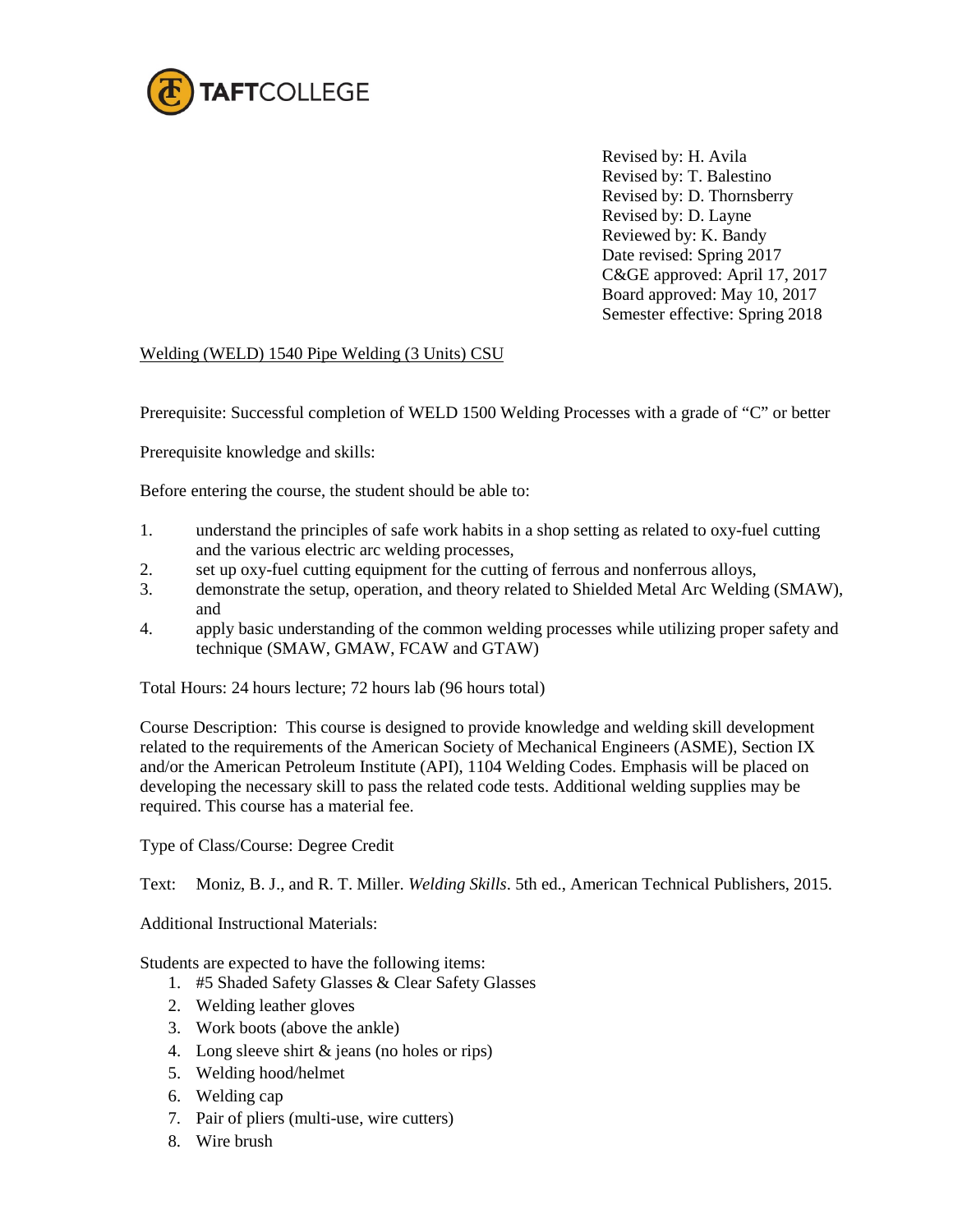

9. Chipping hammer

Optional material/equipment:

1. Grinder

Course Objectives:

By the end of the course, a successful student will be able to:

- 1. comprehend and practice safe work habits related to Shielded Metal Arc Welding (SMAW) within the pipe welding trades,
- 2. demonstrate the setup, operation, and theory associated with welding pipe while using Shielded Metal Arc Welding (SMAW),
- 3. understand welding test requirements often associated with different welding processes and the pipe welding trade, and
- 4. successfully weld mild steel pipe in accordance with a specific welding code. Results will vary depending upon skill level.

Course Scope and Content: Lecture

| General safety<br>А.<br><b>B.</b><br>Shielded Metal Arc Welding (SMAW) and pipe welding safety<br>$C_{\cdot}$<br>Oxy-fuel cutting safety<br>Shielded Metal Arc Welding (SMAW),<br>Equipment<br>А.<br><b>B.</b><br>Application review<br>American Society of Mechanical Engineers (ASME)<br>Section IX welding code overview<br>A.<br>Pipe certification requirements<br><b>B.</b><br>Electrode Selection and Specification<br>Identification<br>$A_{\cdot}$<br>Application<br><b>B.</b><br>Unit V<br>Oxy-fuel Beveling and Cutting<br>American Society of Mechanical Engineers (ASME) Section IX code test<br>A.<br><b>B.</b><br>Equipment<br>C.<br>Setup and operation<br>Pipe Size<br>Identification<br>А.<br><b>B.</b><br>Measuring<br>Pipe size related to course progression<br>C.<br><b>Welding Positions and Sequencing</b><br>$1G$ (flat)<br>А.<br><b>B.</b><br>2G (Horizontal)<br>C.<br>5G (Vertical) | Unit I   | <b>Introduction and Safety Procedures</b> |  |  |
|----------------------------------------------------------------------------------------------------------------------------------------------------------------------------------------------------------------------------------------------------------------------------------------------------------------------------------------------------------------------------------------------------------------------------------------------------------------------------------------------------------------------------------------------------------------------------------------------------------------------------------------------------------------------------------------------------------------------------------------------------------------------------------------------------------------------------------------------------------------------------------------------------------------|----------|-------------------------------------------|--|--|
|                                                                                                                                                                                                                                                                                                                                                                                                                                                                                                                                                                                                                                                                                                                                                                                                                                                                                                                |          |                                           |  |  |
|                                                                                                                                                                                                                                                                                                                                                                                                                                                                                                                                                                                                                                                                                                                                                                                                                                                                                                                |          |                                           |  |  |
|                                                                                                                                                                                                                                                                                                                                                                                                                                                                                                                                                                                                                                                                                                                                                                                                                                                                                                                |          |                                           |  |  |
|                                                                                                                                                                                                                                                                                                                                                                                                                                                                                                                                                                                                                                                                                                                                                                                                                                                                                                                | Unit II  |                                           |  |  |
|                                                                                                                                                                                                                                                                                                                                                                                                                                                                                                                                                                                                                                                                                                                                                                                                                                                                                                                |          |                                           |  |  |
|                                                                                                                                                                                                                                                                                                                                                                                                                                                                                                                                                                                                                                                                                                                                                                                                                                                                                                                |          |                                           |  |  |
|                                                                                                                                                                                                                                                                                                                                                                                                                                                                                                                                                                                                                                                                                                                                                                                                                                                                                                                | Unit III |                                           |  |  |
|                                                                                                                                                                                                                                                                                                                                                                                                                                                                                                                                                                                                                                                                                                                                                                                                                                                                                                                |          |                                           |  |  |
|                                                                                                                                                                                                                                                                                                                                                                                                                                                                                                                                                                                                                                                                                                                                                                                                                                                                                                                |          |                                           |  |  |
|                                                                                                                                                                                                                                                                                                                                                                                                                                                                                                                                                                                                                                                                                                                                                                                                                                                                                                                | Unit IV  |                                           |  |  |
|                                                                                                                                                                                                                                                                                                                                                                                                                                                                                                                                                                                                                                                                                                                                                                                                                                                                                                                |          |                                           |  |  |
|                                                                                                                                                                                                                                                                                                                                                                                                                                                                                                                                                                                                                                                                                                                                                                                                                                                                                                                |          |                                           |  |  |
|                                                                                                                                                                                                                                                                                                                                                                                                                                                                                                                                                                                                                                                                                                                                                                                                                                                                                                                |          |                                           |  |  |
|                                                                                                                                                                                                                                                                                                                                                                                                                                                                                                                                                                                                                                                                                                                                                                                                                                                                                                                |          |                                           |  |  |
|                                                                                                                                                                                                                                                                                                                                                                                                                                                                                                                                                                                                                                                                                                                                                                                                                                                                                                                |          |                                           |  |  |
|                                                                                                                                                                                                                                                                                                                                                                                                                                                                                                                                                                                                                                                                                                                                                                                                                                                                                                                |          |                                           |  |  |
|                                                                                                                                                                                                                                                                                                                                                                                                                                                                                                                                                                                                                                                                                                                                                                                                                                                                                                                | Unit VI  |                                           |  |  |
|                                                                                                                                                                                                                                                                                                                                                                                                                                                                                                                                                                                                                                                                                                                                                                                                                                                                                                                |          |                                           |  |  |
|                                                                                                                                                                                                                                                                                                                                                                                                                                                                                                                                                                                                                                                                                                                                                                                                                                                                                                                |          |                                           |  |  |
|                                                                                                                                                                                                                                                                                                                                                                                                                                                                                                                                                                                                                                                                                                                                                                                                                                                                                                                |          |                                           |  |  |
|                                                                                                                                                                                                                                                                                                                                                                                                                                                                                                                                                                                                                                                                                                                                                                                                                                                                                                                | Unit VII |                                           |  |  |
|                                                                                                                                                                                                                                                                                                                                                                                                                                                                                                                                                                                                                                                                                                                                                                                                                                                                                                                |          |                                           |  |  |
|                                                                                                                                                                                                                                                                                                                                                                                                                                                                                                                                                                                                                                                                                                                                                                                                                                                                                                                |          |                                           |  |  |
|                                                                                                                                                                                                                                                                                                                                                                                                                                                                                                                                                                                                                                                                                                                                                                                                                                                                                                                |          |                                           |  |  |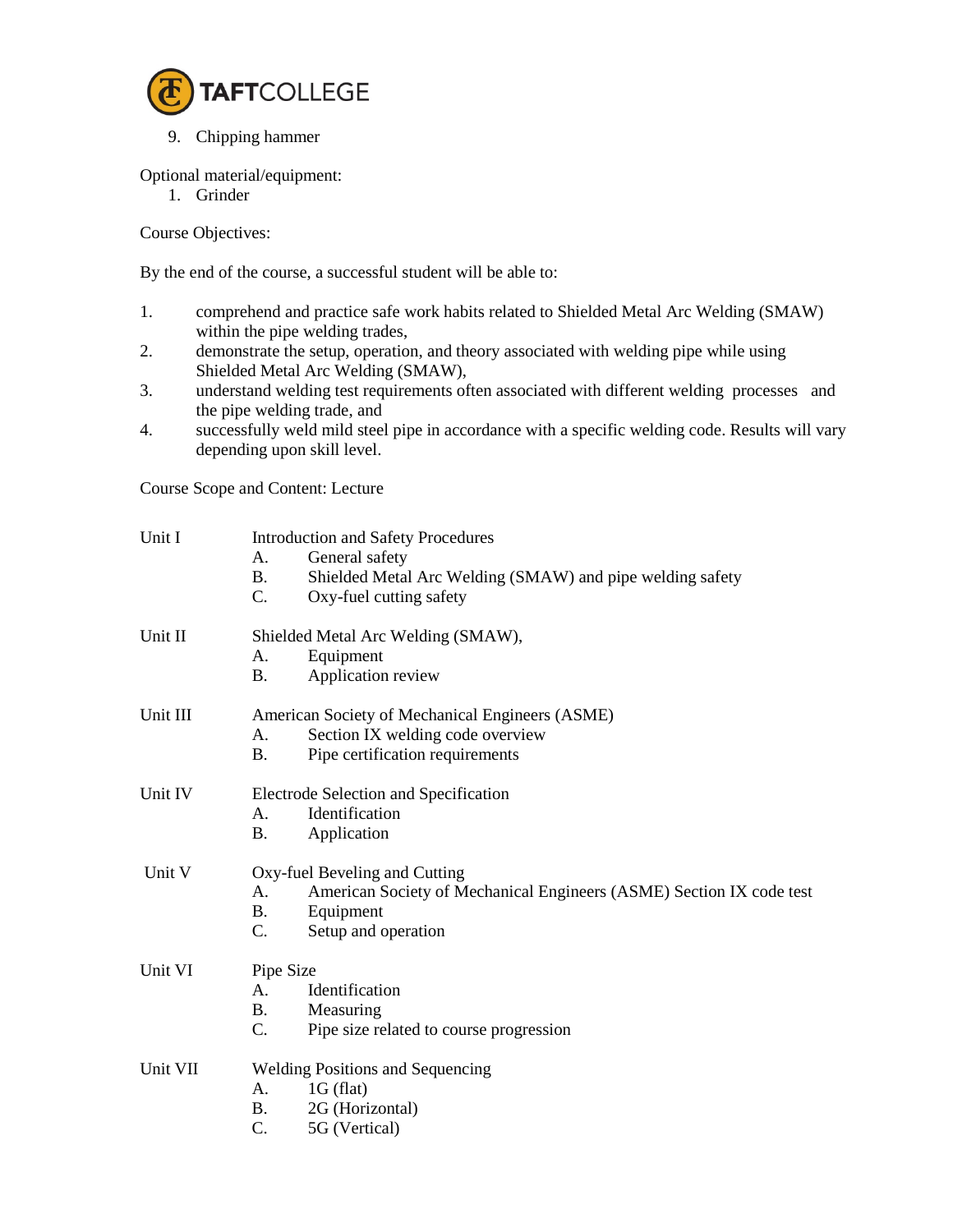

|           | 6G (45 degrees)<br>D.                                                   |  |  |
|-----------|-------------------------------------------------------------------------|--|--|
| Unit VIII | <b>Common Welding Code Terms</b>                                        |  |  |
|           | Definitions<br>А.                                                       |  |  |
|           | <b>B.</b><br>Tolerances                                                 |  |  |
|           |                                                                         |  |  |
| Unit IX   | <b>Weld Testing Techniques</b>                                          |  |  |
|           | Destructive<br>А.                                                       |  |  |
|           | <b>B.</b><br>Nondestructive                                             |  |  |
| Unit X    | Weld Inspection                                                         |  |  |
|           | Methods of inspection<br>А.                                             |  |  |
|           | <b>B</b> .<br>Defects and discontinuities                               |  |  |
| Unit XI   | <b>Common Welding Codes Overview</b>                                    |  |  |
|           | American Welding Society (AWS) D1.1<br>А.                               |  |  |
|           | American Society of Mechanical Engineers (ASME) Section IX<br><b>B.</b> |  |  |
|           | $C_{\cdot}$<br>American National Standards Institute (ANSI) B31.3       |  |  |
|           |                                                                         |  |  |
| Unit XII  | American Welding Society (AWS) Certified Welding                        |  |  |
|           | Test parameters and protocol<br>А.                                      |  |  |
|           | <b>B.</b><br>Requirements                                               |  |  |
|           | C.<br>Qualification                                                     |  |  |
| Unit XIII | <b>Weld Test</b>                                                        |  |  |
|           | Coupon development<br>А.                                                |  |  |
|           | Certified Welding Inspector (CWI) inspection<br><b>B.</b>               |  |  |
|           | $C_{\cdot}$<br>Report development                                       |  |  |
| Unit XIV  | Professional Development and Future Trends                              |  |  |
|           | Future training opportunities<br>А.                                     |  |  |
|           | Possible career options and types<br>B.                                 |  |  |
|           | <b>Course Scope and Content: Laboratory</b>                             |  |  |
| Unit I    | Shielded Metal Arc Welding (SMAW),                                      |  |  |
|           | Perform adjustments and fine-tuning of equipment<br>A.                  |  |  |
|           | <b>B.</b><br>Setup and operation                                        |  |  |
|           | C.<br>Demonstrate safe operation of SMAW                                |  |  |
|           |                                                                         |  |  |
| Unit II   | Electrode Selection and Application                                     |  |  |
|           | Identify electrodes<br>А.                                               |  |  |
|           | <b>B.</b><br>Apply electrode knowledge                                  |  |  |
| Unit III  | Oxy-fuel Beveling and Cutting                                           |  |  |
|           | Equipment adjustment and fine-tuning<br>А.                              |  |  |
|           | Β.<br>Setup and operation                                               |  |  |
| Unit IV   | Practical Application of the Techniques                                 |  |  |
|           | Practice welding pipe using SMAW<br>A.                                  |  |  |
|           | Apply techniques appropriate to specific welding positions<br><b>B.</b> |  |  |
|           |                                                                         |  |  |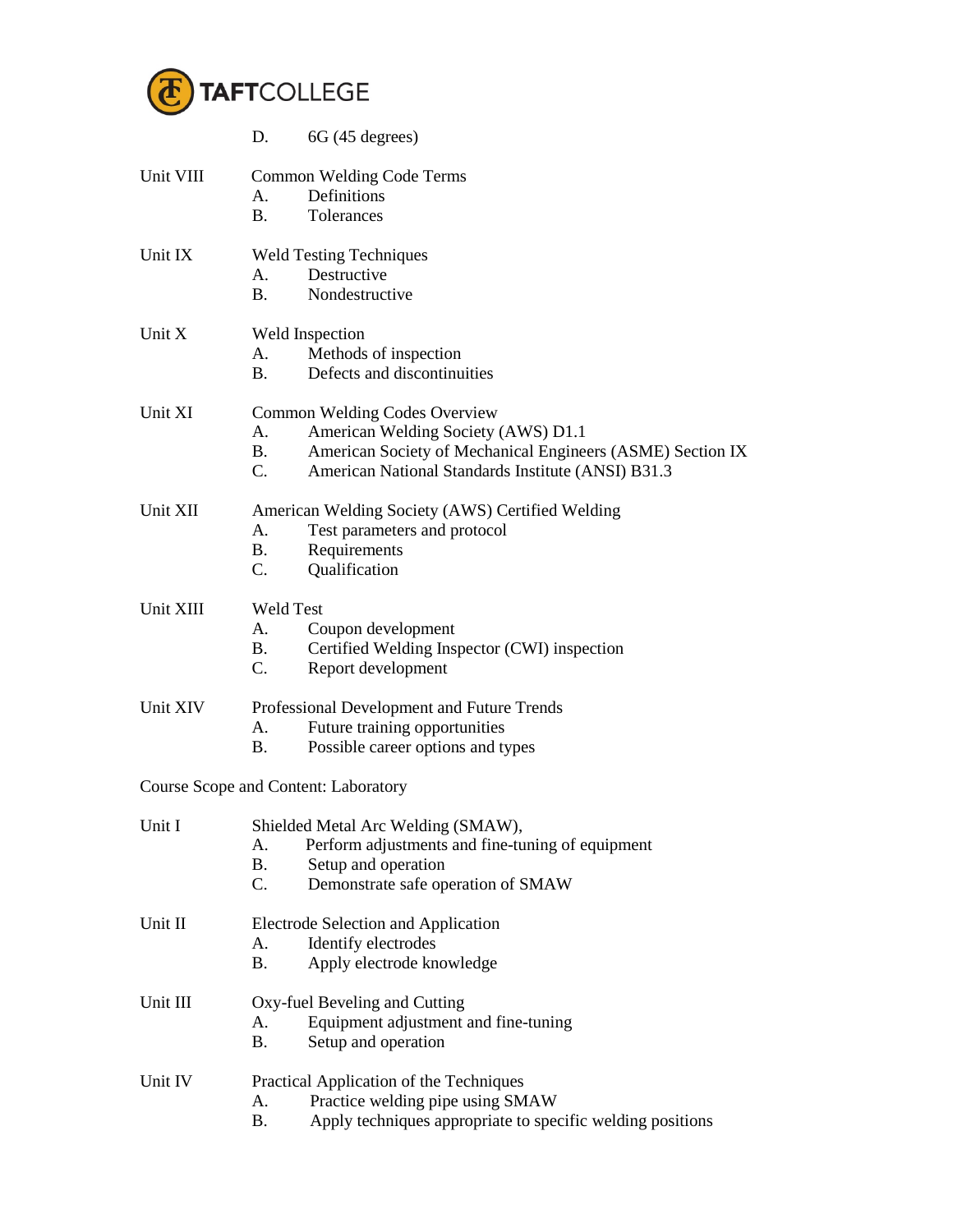

| Unit V    | <b>Welding Positions and Sequencing</b><br>Perform welds in the 1G (flat) position<br>А.<br>Perform welds in the 2G (Horizontal) position<br><b>B.</b><br>Perform welds in the 5G (Vertical) position<br>$C_{\cdot}$<br>Perform welds in the 6G (45 degrees) position<br>D. |  |
|-----------|-----------------------------------------------------------------------------------------------------------------------------------------------------------------------------------------------------------------------------------------------------------------------------|--|
| Unit VI   | Tools and Equipment<br>Practice safety of tools and equipment related to pipe welding operations<br>Α.<br><b>B.</b><br>Demonstrate proper setup and shutdown                                                                                                                |  |
| Unit VII  | Weld Inspection<br>American Society of Mechanical Engineers (ASME) Section IX<br>А.<br>Utilize methods of inspection<br><b>B.</b><br>Identifying and addressing defects and discontinuities<br>C.                                                                           |  |
| Unit VIII | American Welding Society (AWS) Certified Welding<br>Conform to test parameters and protocol<br>А.<br>Satisfy requirements<br>Β.                                                                                                                                             |  |
| Unit IX   | <b>Weld Test</b><br>Prepare coupons for test<br>А.<br>Undergo inspection by Certified Welding Inspector (CWI)<br><b>B.</b><br>$C_{\cdot}$<br>Undergo destructive weld testing<br>Report development<br>D.                                                                   |  |
|           | Learning Activities Required Outside of Class:                                                                                                                                                                                                                              |  |

The students in this class will spend a minimum of 6 hours per week outside regular class time doing the following:

- 1. Assigned readings from the text
- 2. Completing the necessary assignments

Methods of Instruction:

- 1. Lecture and discussion
- 2. Group Activities/ Projects
- 3. Presentations<br>4. Guest lectures
- 4. Guest lectures/ presentations<br>5. Laboratory activities
- Laboratory activities
- 6. Class discussions

Methods of Evaluation:

- 1. Computational and non-computational problem-solving demonstrations
- 2. Skill demonstrations<br>3. Formative and summ
- 3. Formative and summative examinations
- 4. Quizzes<br>5. Participa
- Participation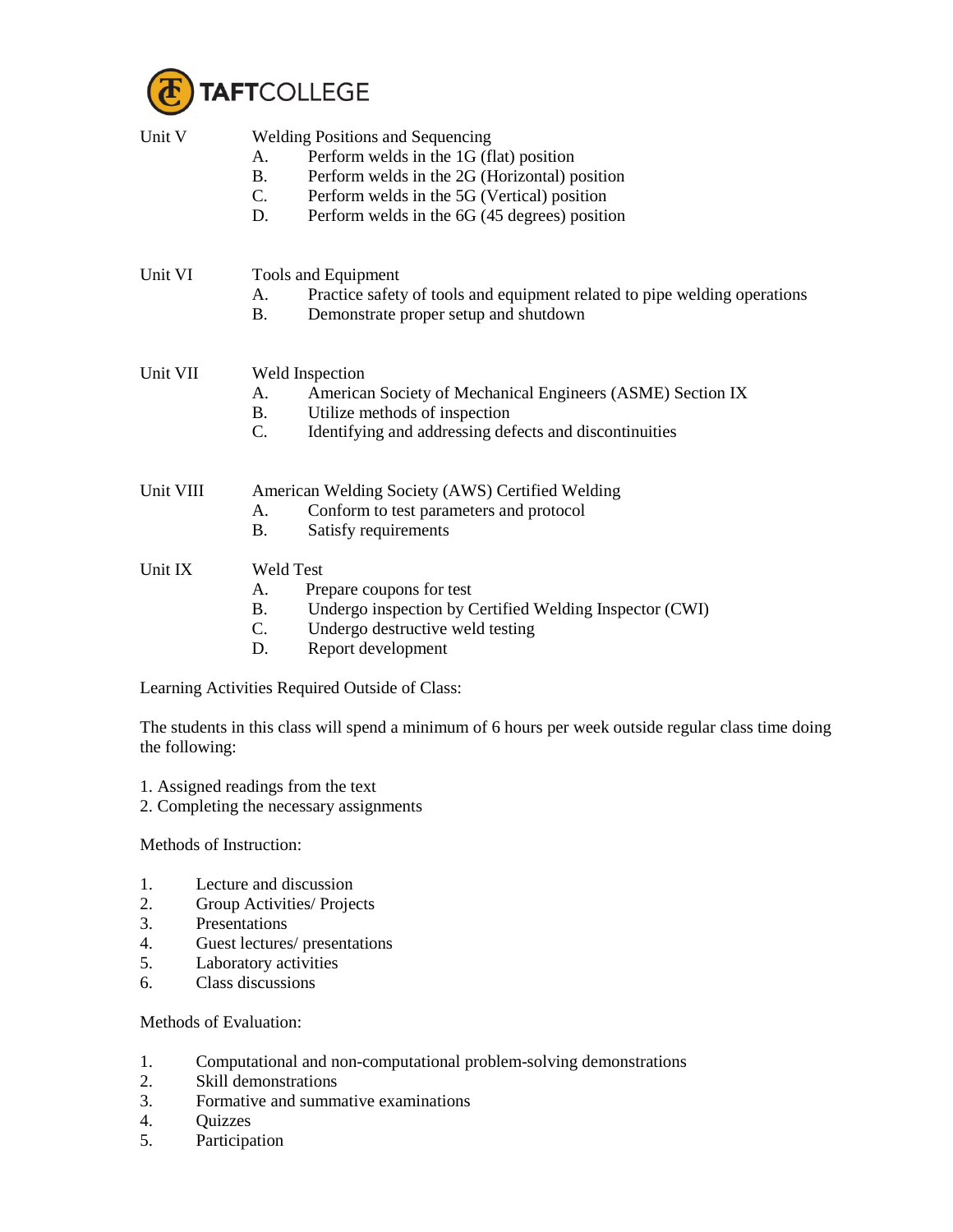

- 6. Individual and group exercises and projects<br>7. Reports and written assignments
- Reports and written assignments
- 8. Oral Presentation

Laboratory Category: Extensive Laboratory

Pre delivery criteria: All of the following criteria are met by this lab.

- 1. Curriculum development for each lab.
- 2. Published schedule of individual laboratory activities.
- 3. Published laboratory activity objectives.
- 4. Published methods of evaluation.
- 5. Supervision of equipment maintenance, laboratory setup, and acquisition of lab materials and supplies.

During laboratory activity of the laboratory: All of the following criteria are met by this lab.

- 1. Instructor is physically present in lab when students are performing lab activities.
- 2. Instructor is responsible for active facilitation of laboratory learning.
- 3. Instructor is responsible for active delivery of curriculum.
- 4. Instructor is required for safety and mentoring of lab activities.<br>5. Instructor is responsible for presentation of significant evaluation
- 5. Instructor is responsible for presentation of significant evaluation.

Post laboratory activity of the laboratory: All of the following criteria are met by this lab.

- 1. Instructor is responsible for personal evaluation of significant student outcomes (lab exercises, exams, practical's, notebooks, portfolios, etc.) that become a component of the student grade that cover the majority of lab exercises performed during the course.
- 2. Instructor is responsible for supervision of laboratory clean-up of equipment and materials.

Supplemental Data:

| TOP Code:                    | 095650: Welding Technology        |
|------------------------------|-----------------------------------|
| <b>SAM Priority Code:</b>    | C: Clearly Occupational           |
| <b>Distance Education:</b>   | Not Applicable                    |
| Funding Agency:              | Y: Not Applicable(funds not used) |
| Program Status:              | 1: Program Applicable             |
| Noncredit Category:          | Y: Not Applicable, Credit Course  |
| <b>Special Class Status:</b> | N: Course is not a special class  |